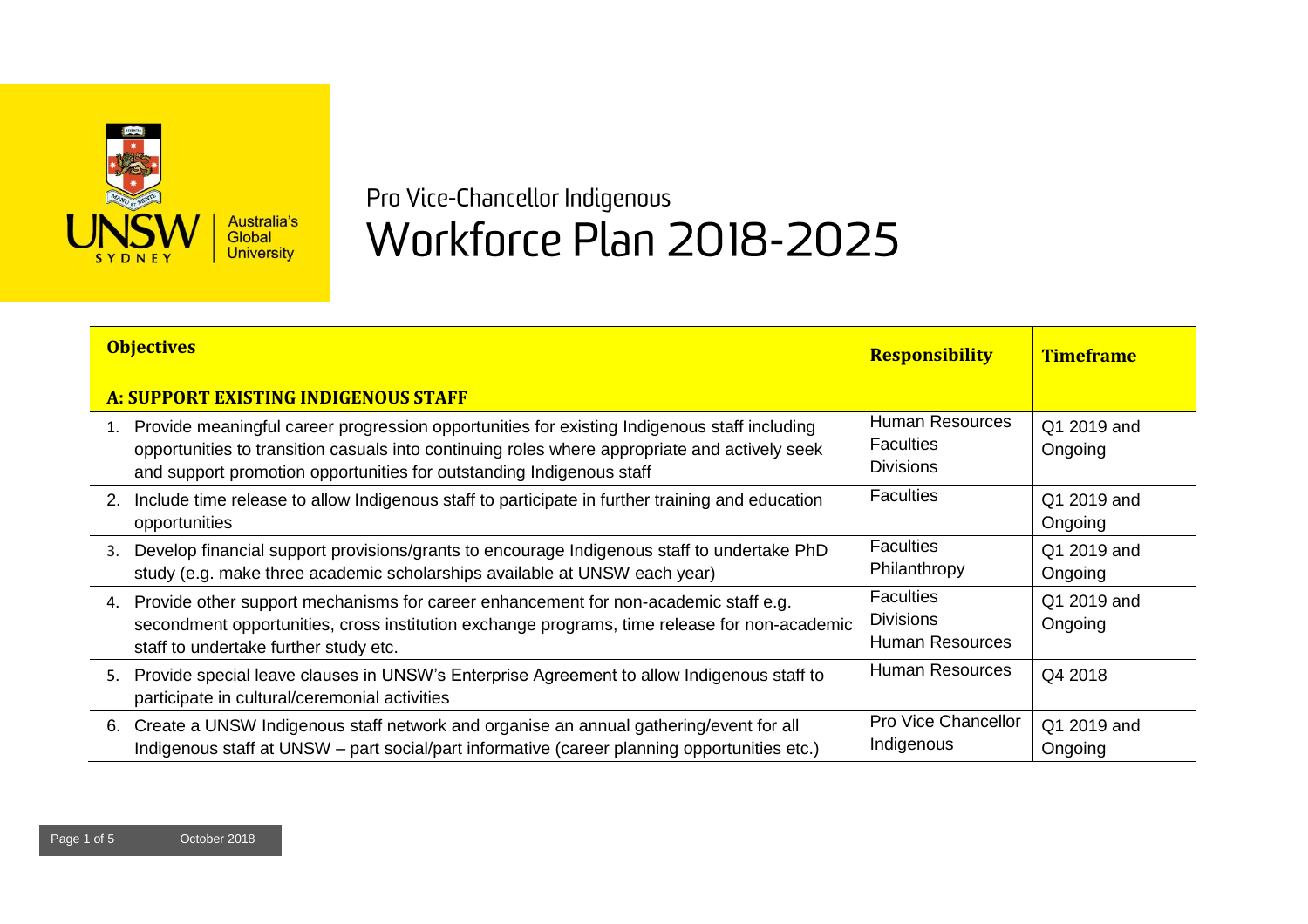| <b>Objectives</b>                                                                                                                                                                                                                                                                                                         | <b>Responsibility</b>                                                                     | <b>Timeframe</b>       |
|---------------------------------------------------------------------------------------------------------------------------------------------------------------------------------------------------------------------------------------------------------------------------------------------------------------------------|-------------------------------------------------------------------------------------------|------------------------|
| <b>B: RECRUIT NEW INDIGENOUS STAFF</b>                                                                                                                                                                                                                                                                                    |                                                                                           |                        |
| 7. Work with faculties and divisions to determine roles that would benefit from having an<br>Indigenous staff member and establish Indigenous-identified positions for such roles                                                                                                                                         | Pro Vice Chancellor<br>Indigenous<br><b>Faculty and Divisions</b>                         | Q1 2019 and<br>ongoing |
| 8. Employ an Indigenous employment coordinator who will work with the office of the Pro Vice<br>Chancellor Indigenous to develop an effective recruitment program                                                                                                                                                         | Pro Vice Chancellor<br>Indigenous<br><b>Human Resources</b>                               | Q1 2019                |
| 9. Establish effective Indigenous networks both internally to UNSW and externally to ensure<br>widespread communication of UNSW employment opportunities                                                                                                                                                                  | Pro Vice Chancellor<br>Indigenous                                                         | Q1 2019 and<br>Ongoing |
| 10. Implement a career preparation workshop for Indigenous students in the final year of their<br>degree programs                                                                                                                                                                                                         | <b>Faculties</b><br><b>Pro Vice Chancellor</b><br>Indigenous<br>Careers and<br>Employment | Q1 2019 and<br>Ongoing |
| 11. Develop an internal Indigenous graduate internship/cadetship employment program and<br>heavily promote to all UNSW Indigenous graduates                                                                                                                                                                               | <b>Faculties</b><br><b>Pro Vice Chancellor</b><br>Indigenous<br>Careers and<br>Employment | Q1 2019 and<br>Ongoing |
| 12. Provide opportunities for Indigenous interns / cadets to be directly placed into fixed term or<br>ongoing vacancies within UNSW at the end of their cadetship/traineeship                                                                                                                                             | <b>Faculties</b><br><b>Human Resources</b>                                                | Q1 2019 and<br>Ongoing |
| 13. Maintain an Indigenous talent pool database from participants of work experience programs,<br>successful internships, secondment opportunities, casual employment etc. with a view to<br>offering longer term employment opportunities as positions become available. Market job<br>opportunities to this talent pool | <b>Human Resources</b><br><b>Faculties</b><br><b>Divisions</b>                            | Q1 2019 and<br>Ongoing |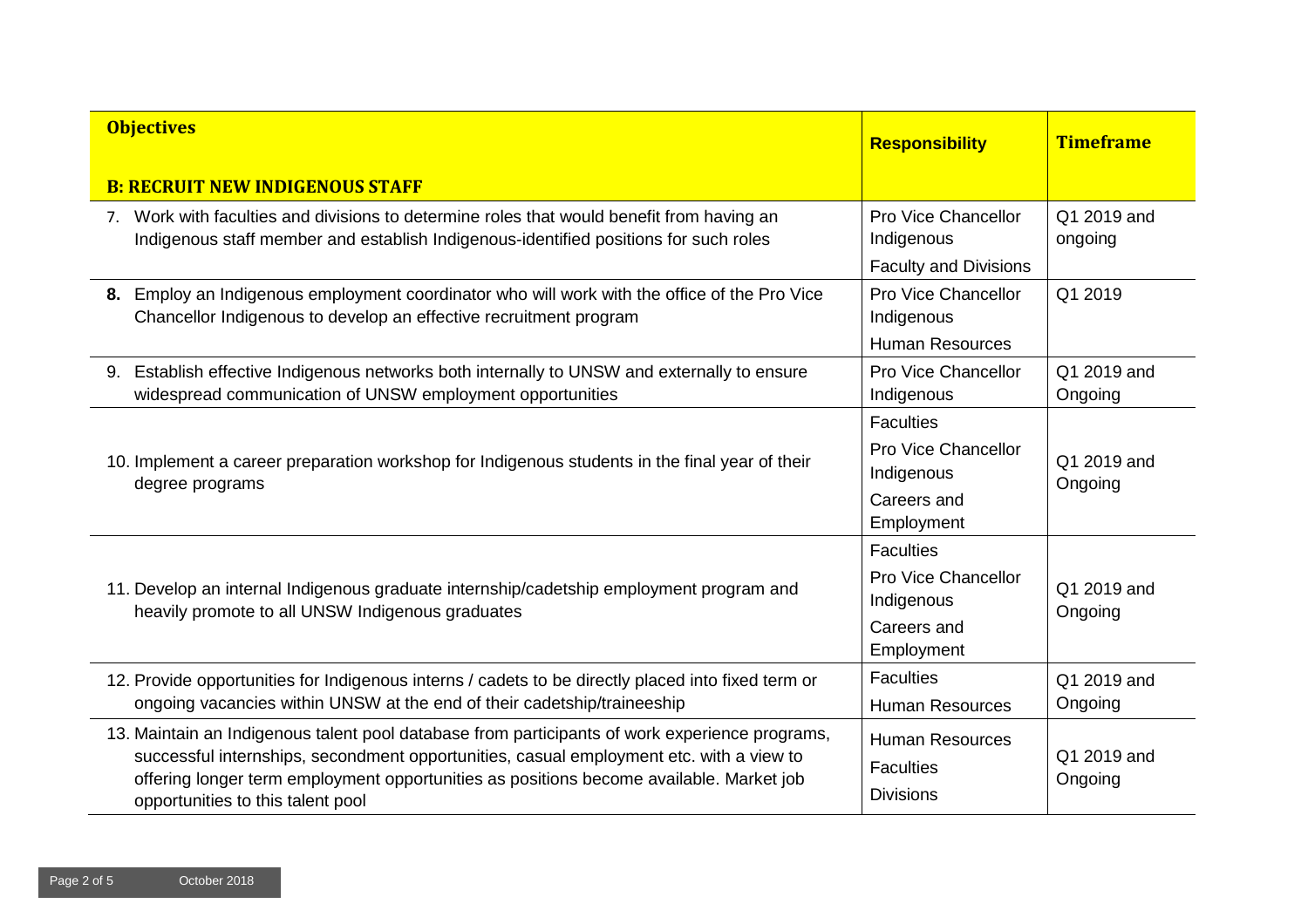| <b>Objectives</b>                                                                                                                                                                                                                                                                      | <b>Responsibility</b>                                                                 | <b>Timeframe</b>       |
|----------------------------------------------------------------------------------------------------------------------------------------------------------------------------------------------------------------------------------------------------------------------------------------|---------------------------------------------------------------------------------------|------------------------|
| <b>B: RECRUIT NEW INDIGENOUS STAFF</b>                                                                                                                                                                                                                                                 |                                                                                       |                        |
| 14. Implement an Early Career Indigenous Academic program with reduced teaching load and<br>extended period to complete PhD                                                                                                                                                            | <b>Human Resources</b>                                                                | Q1 2019 and<br>Ongoing |
| 15. Develop faculty-specific initiatives (e.g. scholarships) to encourage Indigenous students who<br>are near completion or have completing their PhD to apply for postgraduate research<br>opportunities within or across faculties                                                   | <b>Faculties</b><br><b>Pro Vice Chancellor</b><br>Indigenous<br>Philanthropy          | Q1 2019 and<br>Ongoing |
| 16. Build capacity in Indigenous Early Career Researchers through provision of comprehensive<br>training programs including preparation of successful grant applications, project management<br>experience, knowledge on research revenue, collaboration dynamics, publication outputs | <b>Pro Vice Chancellor</b><br>Indigenous<br>Deputy Vice<br><b>Chancellor Research</b> | Q1 2019 and<br>Ongoing |
| 17. Review the selection criteria for Indigenous postgraduate researcher applications and identify if<br>opportunity for flexibility or additional provisions required for Indigenous positions                                                                                        | <b>Faculties</b>                                                                      | Q1 2019 and<br>Ongoing |
| 18. Establish strong peer-support networks for Indigenous postgraduate researchers                                                                                                                                                                                                     | Pro Vice Chancellor<br>Indigenous                                                     | Q1 2019 and<br>Ongoing |
| 19. Identify an appropriate mentor and supervisor for each Indigenous post grad researcher                                                                                                                                                                                             | <b>Faculties</b><br><b>Pro Vice Chancellor</b><br>Indigenous                          | Q1 2019 and<br>Ongoing |
| 20. Recognise the extra workload required of Indigenous supervisors and mentors and ensure this<br>is taken into account in promotions criteria                                                                                                                                        | <b>Human Resources</b>                                                                | Q1 2019 and<br>Ongoing |
| 21. Ensure the process for obtaining a UNSW Scientia Fellowship is explained and made known to<br>all applicable Indigenous PhD students and early career researchers to mentor and nurture<br>their career                                                                            | <b>Pro Vice Chancellor</b><br>Indigenous                                              | Q1 2019 and<br>Ongoing |
| 22. Enable Indigenous Scientia Fellows to take extended leave for family/personal/community<br>purposes as applicable with a guaranteed re-entry to the program on their return.                                                                                                       | Deputy Vice<br><b>Chancellor Research</b>                                             | Q1 2019 and<br>Ongoing |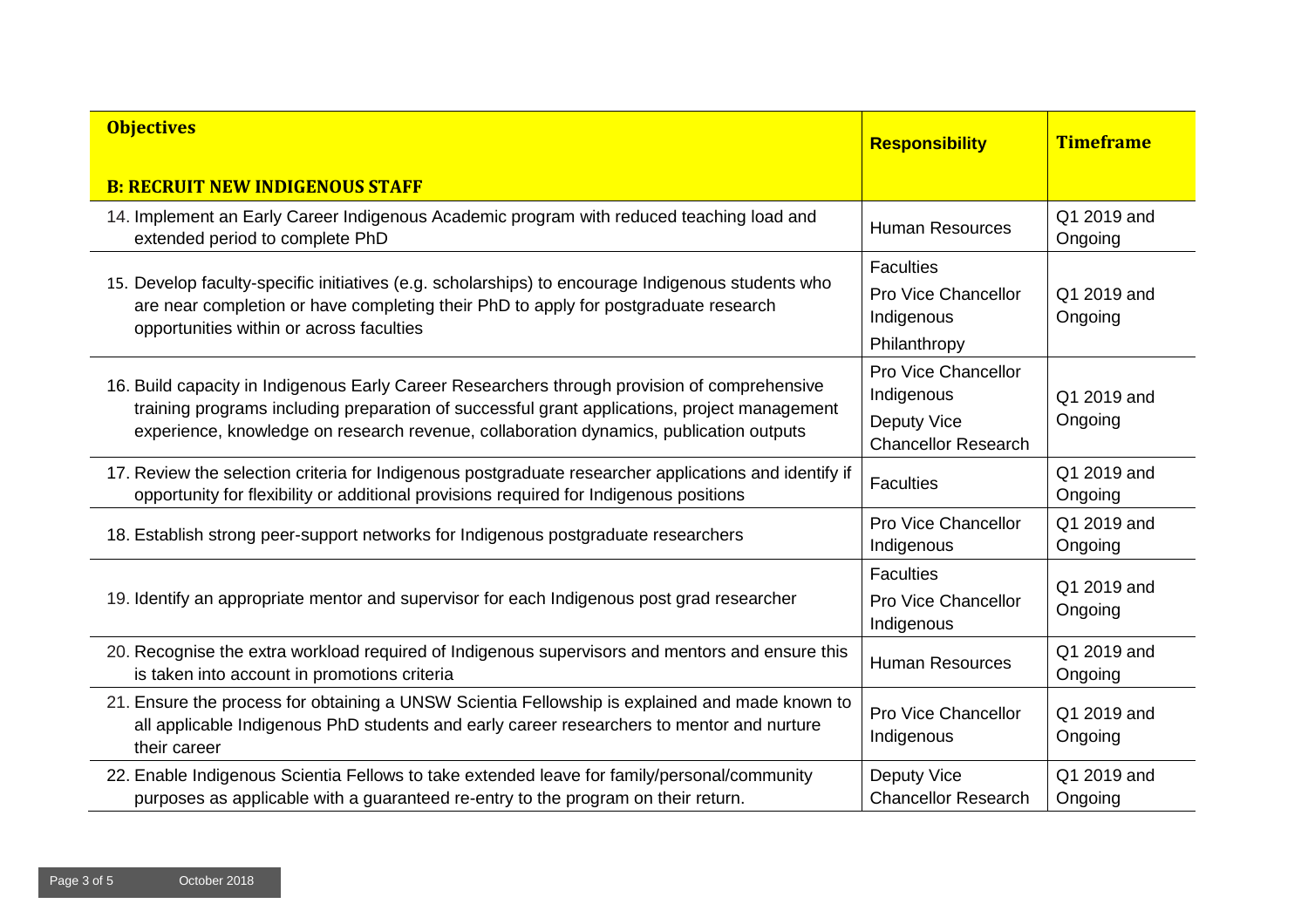| <b>Objectives</b>                                                                         | <b>Responsibility</b>            | <b>Timeframe</b>       |
|-------------------------------------------------------------------------------------------|----------------------------------|------------------------|
| <b>B: RECRUIT NEW INDIGENOUS STAFF</b>                                                    |                                  |                        |
|                                                                                           | <b>Faculties</b>                 |                        |
| 23. Enable funding for each Indigenous researcher to attend at least one major conference | <b>Faculties</b><br>Philanthropy | Q1 2019 and<br>Ongoing |